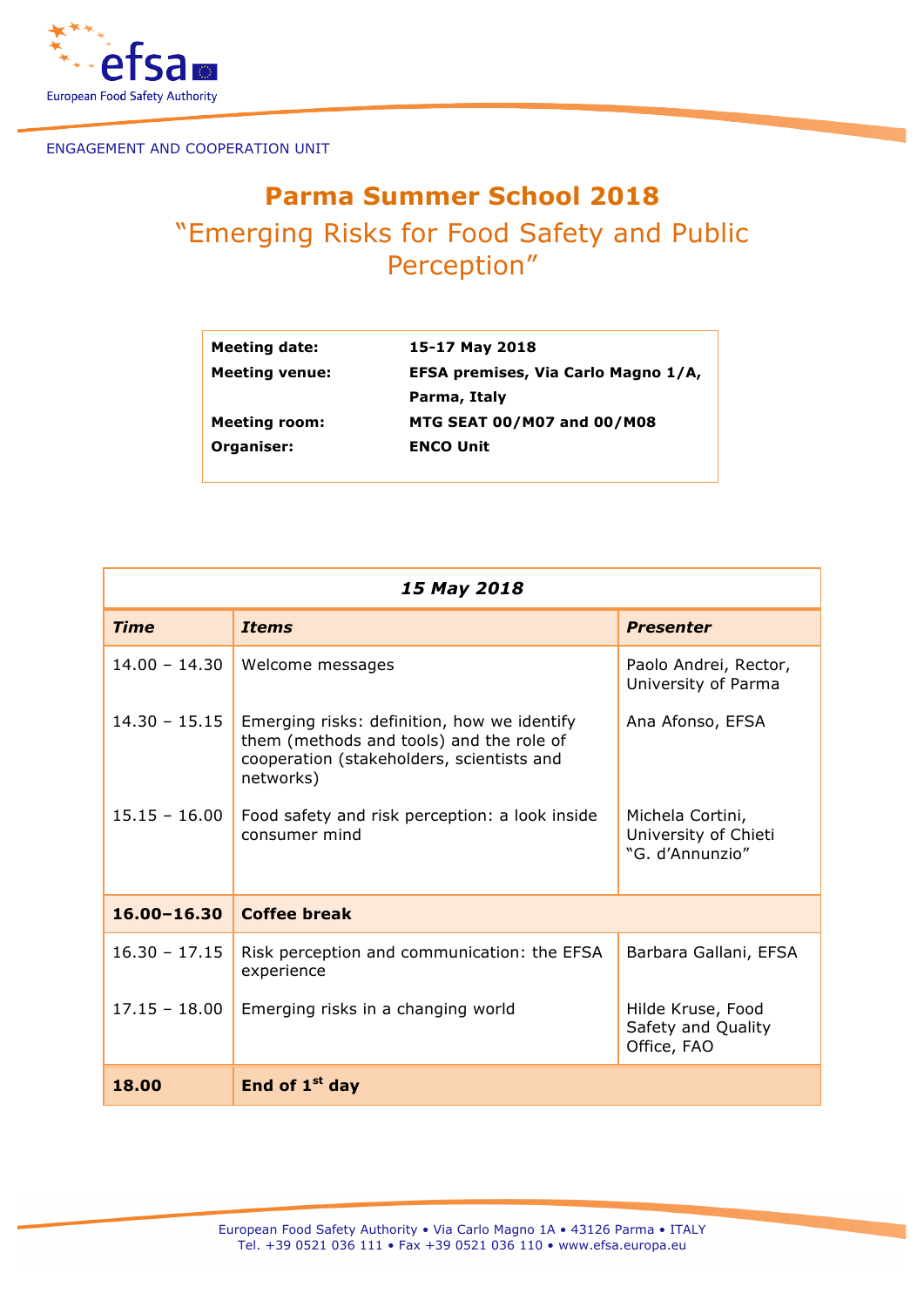

| 16 May 2018     |                                                                                                                              |                                                                                                                           |  |
|-----------------|------------------------------------------------------------------------------------------------------------------------------|---------------------------------------------------------------------------------------------------------------------------|--|
| <b>Time</b>     | <b>Items</b>                                                                                                                 | <b>Presenter</b>                                                                                                          |  |
| $09.30 - 10.00$ | In silico methods for food contaminants: the<br>pesticides case study                                                        | Pietro Cozzini,<br>University of Parma                                                                                    |  |
| $10.00 - 10.30$ | Plant toxins as an emerging risk for food<br>safety                                                                          | Patrick Mulder,<br>Wageningen University<br>& Research Centre<br>(RIKILT)                                                 |  |
| $10.30 - 11.00$ | Identifying early signs: the example of<br>antimicrobial resistance (AMR)                                                    | Stefano Pongolini,<br>Istituto Zooprofilattico<br>Sperimentale della<br>Lombardia e dell'Emilia<br>Romagna (IZSLER)       |  |
| 11.00-11.30     | <b>Coffee break</b>                                                                                                          |                                                                                                                           |  |
| $11.30 - 12.00$ | New methods: miniorgans                                                                                                      | Costanza Rovida,<br>University of Konstanz                                                                                |  |
| $12.00 - 12.30$ | Measuring and managing consumers' risk<br>perception towards food related issues                                             | Jose Maria Gil Roig,<br>Polytechnic University<br>of Catalunya                                                            |  |
| $12.30 - 13.00$ | Animal health emerging risks identification in<br>the UK                                                                     | Paul Gale, Animal and<br>Plant Health Agency<br>(APHA)                                                                    |  |
| 13.00-14.00     | <b>Lunch break</b>                                                                                                           |                                                                                                                           |  |
| $14.00 - 14.30$ | Neurotoxicology of pesticides                                                                                                | Marcel Leist, University<br>of Kostanz                                                                                    |  |
| $14.30 - 15.00$ | Climate change and food safety implications:<br>the example of Mycotoxins                                                    | Paola Battilani,<br>Università Cattolica del<br>Sacro Cuore                                                               |  |
| $15.00 - 15.30$ | Emerging microbiological risks                                                                                               | Lorenzo Morelli,<br>Università Cattolica del<br>Sacro Cuore                                                               |  |
| $15.30 - 16.00$ | Understanding consumers' perception of<br>emerging food safety risks: a crucial challenge<br>for a better food safety system | Giovanni Sogari,<br>Visiting Researcher,<br>Dyson School of<br>applied Economics and<br>Management, Cornell<br>University |  |
| 16.00-16.30     | <b>Coffee break</b>                                                                                                          |                                                                                                                           |  |